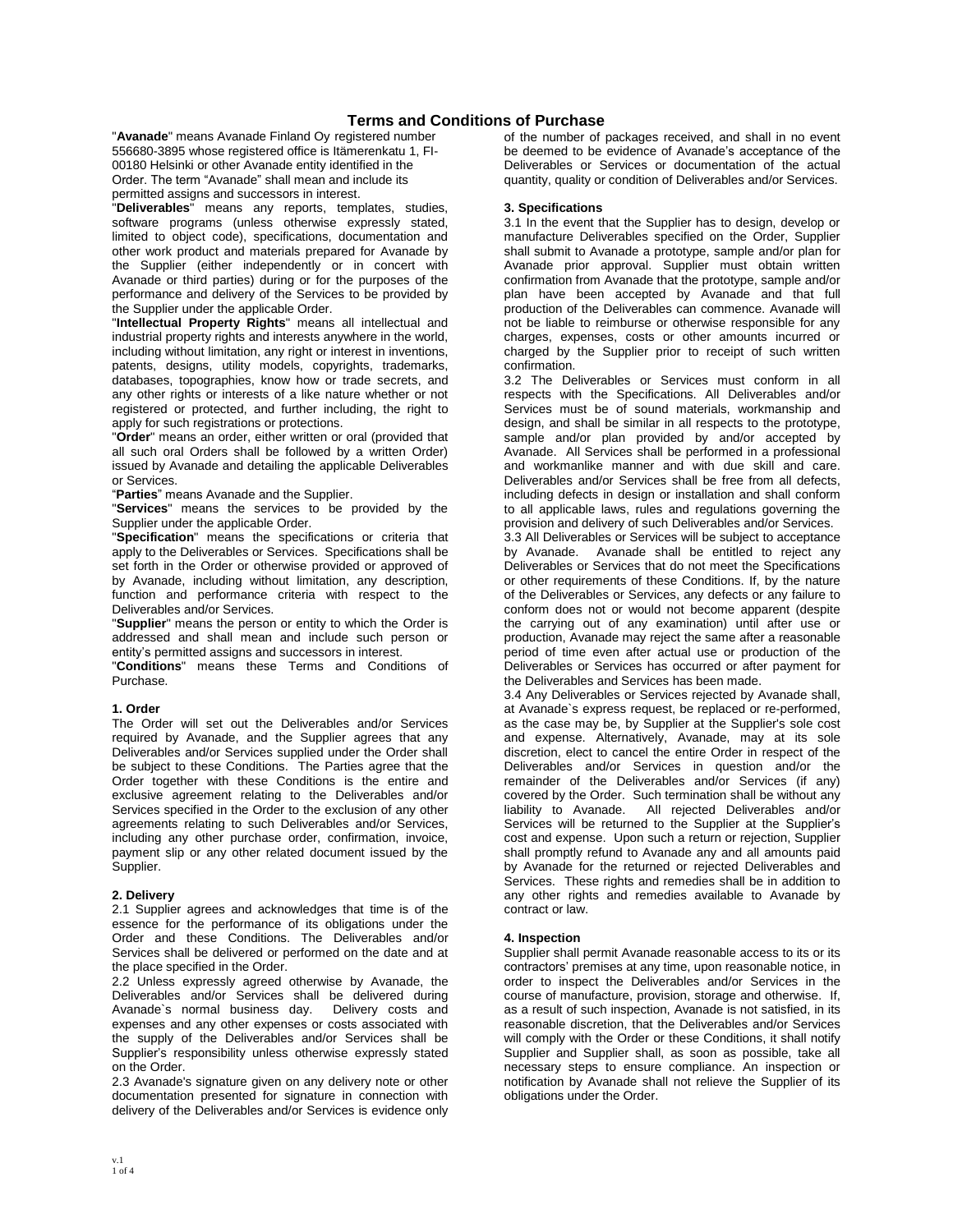## **5. Prices and Payment**

5.1 All fees, charges, expenses, prices and taxes for the Deliverables and Services shall be as specified in the Order. Unless otherwise specified in the applicable Order, the currency of such amounts shall be deemed to be in Euros.

5.2 No increase or other upward adjustment in the prices, fees, charges, expenses and taxes shall be made unless expressly set forth in the Order.

5.3 Supplier shall submit an invoice to the Avanade department or person set forth in the Order. Invoices, shall at a minimum, contain the order number, item number, and full description of the Deliverables and/or Services and shall only be issued once the Deliverables and/or Services have been delivered and accepted by Avanade. Supplier shall provide all documentation and receipts requested by Avanade to verify the amounts charged in the invoice. Avanade shall pay the Supplier within sixty (60) days of receipt of a correct and duly submitted invoice and the required documents mentioned herein.

# **6. Delay**

If Supplier is delayed or prevented from performing its obligations under the Order by circumstances beyond its reasonable control, it shall give immediate notice to Avanade in writing. Upon receipt of such notice, Avanade may, in its sole discretion, elect to terminate the Order, in whole or in part, if Supplier cannot complete its obligations under the Order within a reasonable time as determined by Avanade. Such termination shall be without any further liability to Avanade.

# **7. Property and Risk of Loss**

Property and risk of loss in and of the Deliverables shall vest with the Supplier until delivery of the Deliverables and/or Services to Avanade and it will continue to vest with the Supplier if the Deliverables and/or Services are rejected by Avanade.

## **8. Intellectual Property Rights**

8.1 All tangible or intangible materials prepared by Supplier for Avanade pursuant to the Order and these Conditions shall be owned solely and exclusively by Avanade and Supplier hereby assigns to Avanade all rights in such Deliverables and/or Services, (including without limitation, any Inventions, patents, copyright, trade secret, trademarks and design rights therein). Supplier further shall disclose to Avanade all discoveries, inventions, ideas or techniques ("Inventions") made by Supplier, its employees and agents in carrying out the work pursuant to the Order, provided that either the conception or reduction to practice occurs during the term hereof and in carrying out the work hereunder. All such Inventions and work product shall be the exclusive property of Avanade.

8.2 Supplier will acquire from its employees and agents who may carry out the work pursuant to the Order, all such rights as may be necessary so that Avanade will receive the rights hereby agreed to be conveyed and vested in it, free of any claims of such employees and agents.

8.3 Supplier shall execute such documents or appoint Avanade as its agent and attorney in fact, to execute such documents on its behalf, and provide such assistance as Avanade may reasonably request to give full effect to the provisions of this Section.

8.4 Supplier retains no rights to use the Deliverables and/or Services provided by it hereunder or the Inventions and agrees not to challenge the validity of Avanade's and its affiliates' ownership of such work or Inventions.

8.5 These Conditions do not grant or otherwise give the Parties ownership in or other proprietary rights or license to

use the other party's intellectual property rights except as expressly provided for herein.

8.6 Each party's rights and obligations under this Section shall remain in effect and survive any termination or expiration of these Conditions and the applicable Order.

### **9. Confidentiality**

Supplier may have access to information that may relate to Avanade's and/or its affiliates' and their agents', contractors' or client(s)' past, present, or future research, development, or business activities and any proprietary products, materials, services, or technical knowledge, and is regarded as confidential or proprietary ("Confidential Information"). In connection therewith, the following shall apply: (a) Confidential Information may be used by Supplier only to assist Supplier in connection with the Deliverables or Services; (b) Supplier will protect the confidentiality of the Confidential Information in the same manner that Supplier protects its own confidential information of like kind; (c) access to the Confidential Information shall be restricted to Supplier and its employees on a need to know basis and Supplier shall not disclose Confidential Information to any third party; and (d) Confidential Information may not be copied or reproduced without Avanade's prior written consent. Supplier shall give prompt notice to Avanade of any unauthorized use or disclosure of the Confidential Information. The foregoing restrictions shall not apply to information that: (e) is previously known to Supplier (as established by Supplier's written records); (f) is acquired by Supplier from a third party which is not, to Supplier's knowledge, under an obligation to Avanade not to disclose such information, or (g) which is or becomes publicly available through no breach by Supplier of these Conditions. Unless otherwise expressly authorized in writing by Avanade, all Confidential Information made available to Supplier, including copies thereof, shall be returned to Avanade upon termination of the Order or these Conditions or request by Avanade. The obligations set forth herein shall survive termination or expiration of these Conditions and the Order.

#### **10. Independent Contractor**

10.1 Supplier shall be an independent contractor and Supplier acknowledges, and confirms to Avanade, its' status as that of an independent contractor. Nothing herein shall be deemed or construed to create a joint venture, partnership, agency or employee/employer relationship between the Parties for any purpose, including but not limited to taxes or employee benefits.

10.2 Supplier will be solely responsible for payment of any and all taxes and insurance including but not limited to any and all taxes based on or measured by the Supplier's employees or agents net income or property and any and all other taxes imposed by law upon Avanade.

10.3 If Avanade is required to withhold or deduct any taxes from any payment to Supplier, Avanade will not be required to "gross up" the amount of such payment and shall pay to Supplier the total amount reflected on the invoice less the applicable withholding taxes.

10.4 Supplier shall provide and make available to Avanade any certificates, certifications and other exemption information reasonably requested by Avanade. Supplier agrees to provide Avanade upon request any documents which may be required for regulatory purposes.

10.5 Supplier recognizes its obligation to arrange for at its sole expense for all visas, work permits and like governmental authorizations of whatever nature needed or convenient in order to enable the consultant to render the services and perform any and all further obligations hereunder.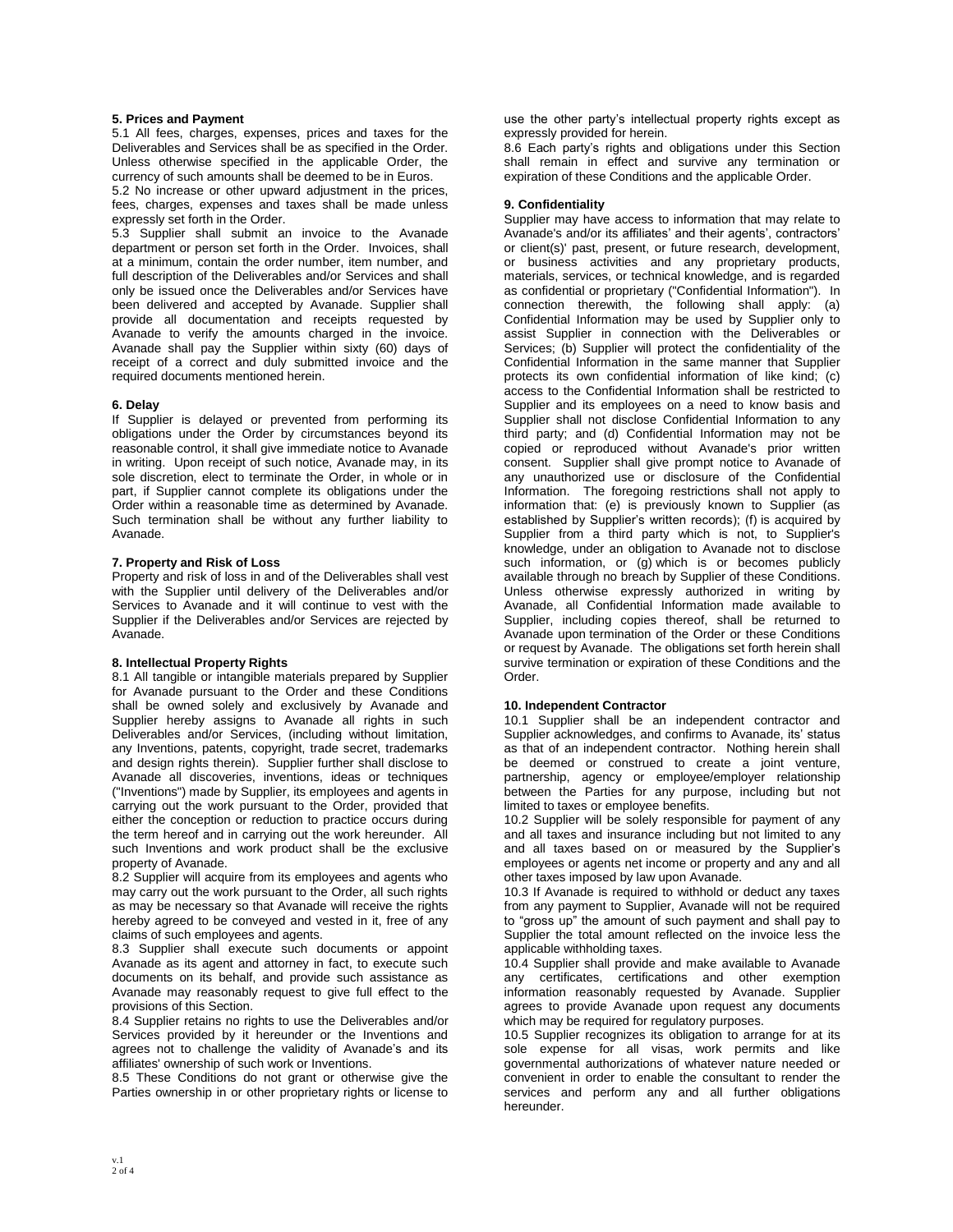10.6 Supplier and its employees and agents shall comply with all applicable work, immigration and like laws, rules and regulations in force in each country where the services will be rendered or work be performed hereunder by the Supplier. Supplier will submit to Avanade upon request evidence of compliance with the provisions of this section in a form and manner satisfactory to Avanade.

10.7Nothing in the Order or these Conditions shall create an employment relationship between any Supplier resources and Avanade. Supplier resources, shall, in no event, be deemed "leased", "temporary", "seasonal" or other employees of Avanade for any purpose. Supplier shall be solely responsible for the payment of compensation of and to the Supplier resources including their salaries, commissions, allowances and other remuneration and benefits and deduction of applicable taxes therefrom for remittance to tax authorities and Supplier shall inform Supplier resources that they are not entitled to any benefits offered by Avanade. 10.8 Supplier and its resources are not authorized and shall not have any right, power or authority to create any obligation, express or implied, or make representation on behalf of Avanade.

## **11. Indemnity and Insurance**

11.1 Supplier shall indemnify and hold Avanade and its affiliates, and their clients, employees and agents, harmless from and against any claims, demands, loss, liability, damage or expense: (i) related to the negligent or willful acts or omissions of Supplier or its resources; (ii) related to any claim that Supplier or its resources is or are not an independent contractors of Avanade; (iii) related to claims by resources of Supplier except for claims based on Avanade's willful misconduct or gross negligence; (iv) related to any claim that any, Invention, deliverable, work product or other materials delivered under these Conditions or otherwise provided in the Deliverables or Services or use of such by Avanade infringes any Intellectual Property Right; or (v) any claim that Supplier or its resources has or have breached or violated any applicable laws, rules and regulations. The indemnities provided under these Conditions and any Order shall be in addition to and not in lieu of any other remedy available to Avanade under the contract or by law.

11.2 Supplier shall have in force and maintain, at its own cost and expense, insurance coverage with a reputable and authorized insurer in which is reasonable with respect to the provision of the Order or otherwise in connection with these Conditions. Supplier shall provide evidence of any coverage maintained by Supplier for purposes of or in connection with the Order or these Conditions upon Avanade's request.

#### **12. General**

12.1 The Order and these Conditions are personal to the Supplier and the Supplier shall not assign, subcontract or transfer or purport to assign or transfer the Order, these Conditions or its obligations hereunder to any other person or entity without the prior written consent of Avanade. Avanade may assign the Order or these Conditions, in part or whole, upon prior notice to Supplier.

12.2 No delay or failure by the Parties to exercise any of its powers, rights or remedies under these Conditions will operate as a waiver of such powers, rights or remedies. 12.3 These Conditions may not be modified or amended except by the mutual written agreement of the Parties.

12.4 If any provision of these Conditions or an Order is held by any competent authority to be invalid or unenforceable, the validity of the other provisions and the remainder of these Conditions or the Order shall not be affected. Supplier shall not make any announcement concerning these Conditions or the Deliverables and/or the Services and Supplier shall not use or disclose the name, trademark, domain name, service mark, logo or any other intellectual property of Avanade and/or its affiliates or their agents, employees or clients.

12.5 Supplier will maintain up to date and accurate books and records as is reasonable, including with respect to each Supplier resource performing the Services or delivering the Deliverables, including timesheets and details of expenses incurred (together with valid receipts for same), and will provide Avanade copies of and access to such books and records upon reasonable notice during normal business hours.

12.6 Any notice required or permitted to be given by either party to the other shall be addressed to that other party's registered office address. Such notice shall be effected either: (a) personally, in which case service shall be deemed effective on delivery; or (b) by pre-paid registered post, in which case service will be deemed effective on the day after posting. Parties shall attempt to amicably settle all disputes concerning these Conditions and the obligations hereunder.

# 12.7 Supplier undertakes to abide by the US Foreign Corrupt Practices Act (FCPA) and Avanade Anti-bribery Policy.

12.8 12.8 Avanade is committed to conducting its business free from unlawful, unethical or fraudulent activity. Supplier is expected to act in a manner consistent with the ethical and professional standards of Avanade as described in the Avanade Code of Business Ethics, including prompt reporting of unlawful, fraudulent or unethical conduct. A copy of the Avanade Code of Business Ethics can be found at http://www.avanade.com/nordic/Pages/code-of-ethics.aspx

14.2 Avanade has established reporting mechanisms and prohibits retaliation or other adverse action for reporting violations of these standards. Reporting channels are disclosed in detail in Code of Business Ethics document.

# **13. Term and termination**

13.1 This Agreement shall become effective upon signing thereof by both Parties and shall thereafter remain in force until all services have been duly performed and Avanade has paid therefore when it shall automatically terminate without prior notice. In addition hereto, Avanade may at any time and without cause terminate the Order by giving ten (10) days' written notice to the Supplier. Upon such termination, the Avanade shall pay the Supplier for all Services rendered, Deliverables delivered and expenses incurred by the Supplier prior to the date the Agreement terminates.

12.2 This Agreement may be terminated by either Party with immediate effect by written notice: (i) if the other Party is in material breach of any its obligations hereunder and fails to remedy such breach within ten (10) days from receipt of a written notice from the other Party specifying the breach in reasonable, or (ii) if the other Party becomes insolvent, files or is subjected to the filing of process under any law relating to bankruptcy or insolvency, consents to receivership, adopts an arrangement with its creditors in respect of repayment of debt owed to them, is dissolved, or enters or files process for the purpose of entering into liquidation, (otherwise than solely for the purpose of amalgamation or reconstruction).

12.3 Clauses 6, 7, 8, 9, 10, 11, 13 and 14 of this Agreement shall survive any termination hereof.

## **Applicable law and disputes**

13.1 This order shall be construed in accordance with and be governed by the laws of Finland to the exclusion of its conflict of law rules ("private international law"). The U.N. convention on Contracts for the International Sale of Deliverables (1980) does not apply.

13.2 Any dispute, controversy or claim arising out of or in connection with the Agreement, or the breach, termination or